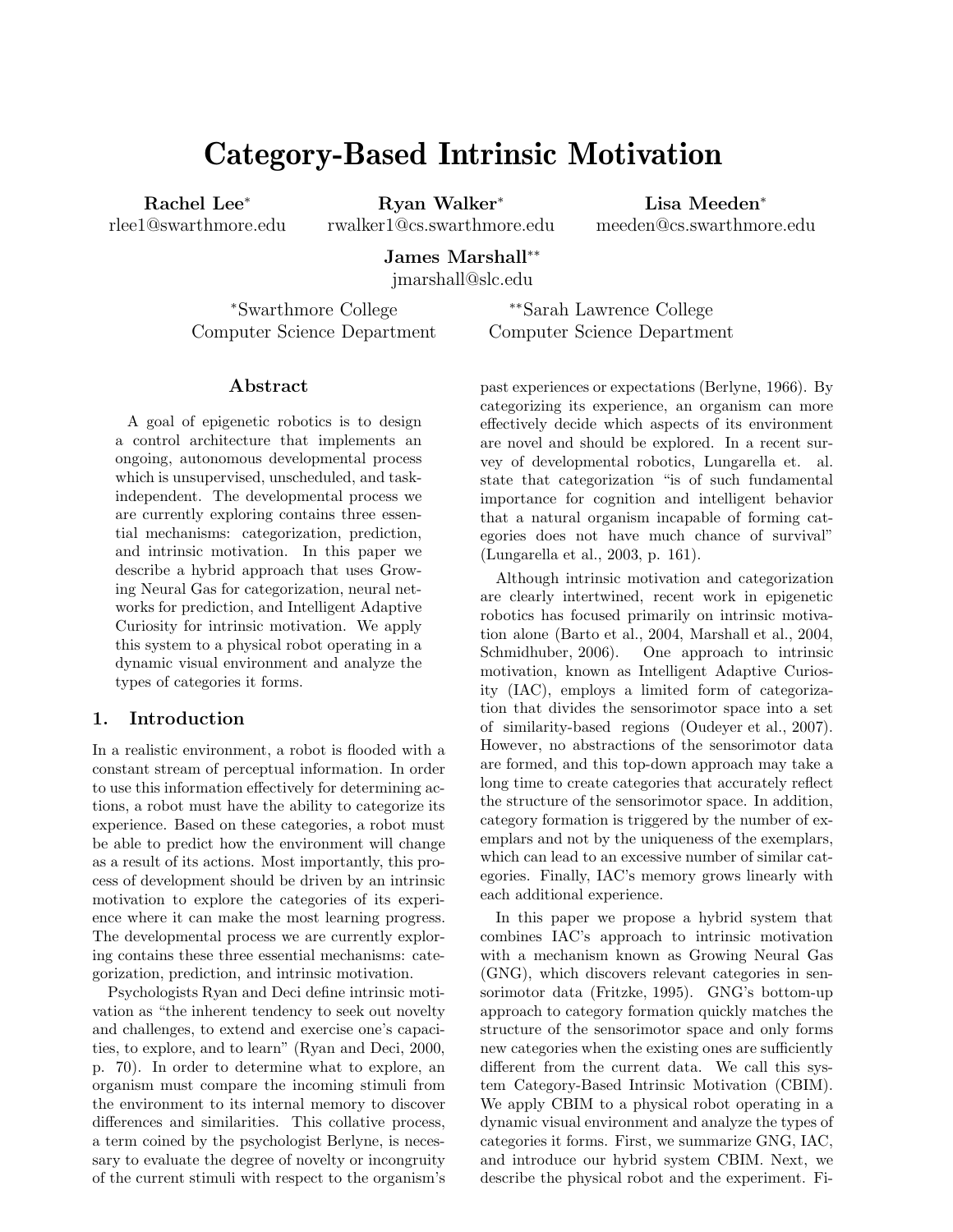nally, we present the results and discuss implications and future work.

### 1.1 Growing Neural Gas

GNG is an unsupervised learning method for dimensionality reduction (Fritzke, 1995). Given some high dimensional distribution of data, such as the sensorimotor data of a robot, a GNG will find a topological structure that closely matches the given distribution.

A GNG consists of a network of units and edges that are used to characterize the topological space in which its input vectors reside. Each unit contains a model vector that characterizes a portion of the overall distribution. Taken together, the units and edges of the GNG serve as a representative summary of the given distribution. The dimensionality of the network itself is not fixed in advance. The resulting graph is able to expand or contract as necessary by adding or deleting units and edges.

A given input vector is matched to the nearest and next-nearest GNG units based on Euclidean distance. This distance is also used as a measure of error, which the GNG stores in the nearest unit. All units connected to the nearest unit are moved toward the input vector by a fraction of the error. In this way, the GNG dynamically adapts to slight variations in the input signal that do not require the addition of new units.

Each edge in the GNG is assigned an age that is initially set to 0. If the nearest unit and the nextnearest units are not connected, an edge is placed between them; if they are connected, the age of the edge between them is reset to 0. Edges throughout the GNG above a given age threshold are pruned; if this results in isolated units, those units are also removed from the GNG.

A GNG begins with two units that are assigned random initial model vectors. In the original GNG (Fritzke, 1995), a new unit is added after a fixed number of time steps determined by the user. This unit's model vector is placed between the unit with the greatest accumulated error and its neighbor with the greatest accumulated error. In an alternative implementation called an Equilibrium GNG (Provost et al., 2006), units are only added when the average error of the GNG's units exceeds a given threshold. This approach makes it possible to grow the GNG in response to new data that doesn't fit the current topology of the network, but prevents the addition of unnecessary units when the incoming data is similar to existing model vectors.

Because a GNG is able to autonomously grow and adapt over time, it is a suitable categorization mechanism for the open-ended learning system we propose in this work.

#### 1.2 Intelligent Adaptive Curiosity

IAC is a method for implementing intrinsic motivation. IAC has been successfully tested on a Sony AIBO robot operating on a baby play mat with various toys that can be bitten, swatted, and observed (Oudeyer et al., 2007). Using IAC as its control mechanism, the AIBO clearly exhibited a developmental progression, first learning about simpler aspects and later focusing on more complex aspects of its environment.

The key idea of IAC is that the drive to learn is based on maximizing learning progress. This is achieved by creating a memory of all the experiences encountered by the robot and subdividing this memory into similarity-based regions. Each region contains an "expert" that is trying to learn to predict the effect of taking actions in particular sensory situations. More formally, the expert is trying to map the sensorimotor information at time  $t$  to the sensory outcome at time  $t + 1$ :  $SM(t) \longrightarrow S(t + 1)$ . Each region monitors the errors of the expert over time and generates a measure of learning progress, which is essentially the change in the current mean error rate with respect to an earlier mean error rate.

On each time step the robot consults this memory in order to determine which action to take. First the robot senses the world. Next, it generates a set of candidate actions, either by enumerating all possibilities or, if the space of actions is continuous, by generating a random sample of possible actions. Then it concatenates each candidate action with the current sensory information and probes the memory to find all matching regions. With some high probability it selects the candidate action associated with the region with the maximal learning progress. Otherwise it chooses a random region from the matched set. It then executes the selected action, observes the outcome, and uses this data to train the expert associated with the selected region.

When a region's sensorimotor context is predictable, initially its expert will make good progress and be chosen frequently. As the expert succeeds in learning, its progress will slow, and the learning progress of other regions will surpass it. In this way, IAC guides the robot to explore its environment in a sensible way, focusing on those aspects where it can make the best gains, and ignoring aspects that have already been learned or are unlearnable.

Although each region of IAC is in a limited sense a category, there is no abstraction taking place. Every experience the robot has had  $(SM(t))$  paired with  $S(t + 1)$  is explicitly stored within the appropriate region. Each region is limited to a fixed maximum size (usually 250 exemplars). Once this maximum is exceeded the region is split into two new sub-regions. If the robot continues to experience very similar situations it will repeatedly form additional regions, even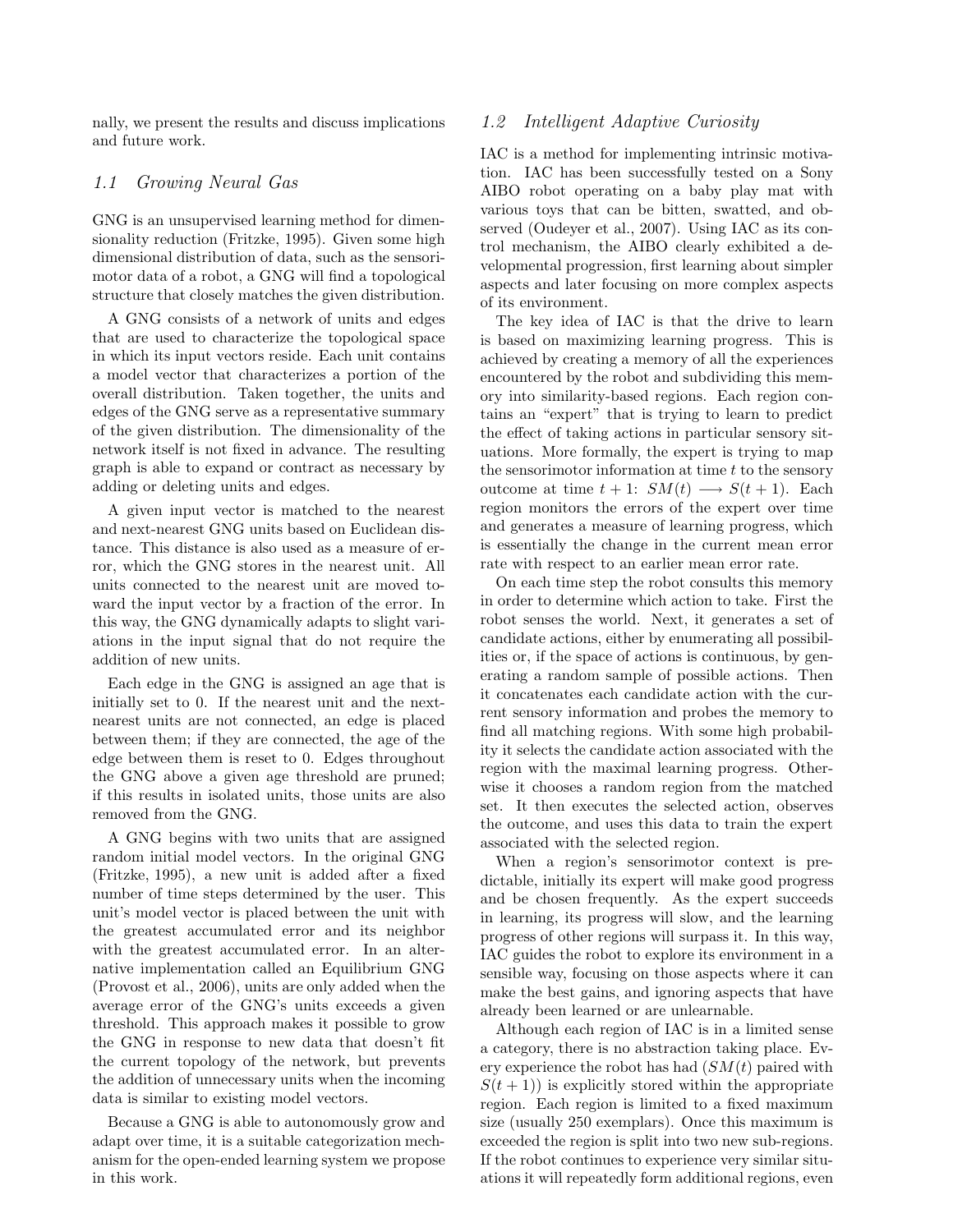though they may not represent any significant differences from existing regions. This excess region formation will limit the effectiveness of IAC as it is applied to richer, more complex domains.

#### 1.3 Category-based Intrinsic Motivation

CBIM is an open-ended learning system that combines GNG's flexibility and power of abstraction with IAC's notion of region-based maximal learning progress. We use the Equilibrium GNG, which only adds units based on accumulated error. Each IAC region is associated with one GNG unit. Each GNG unit model vector is determined by all of the sensorimotor exemplars that have been mapped to it. Each region stores a fixed number of exemplars, only enough to calculate learning progress; the oldest exemplars are removed as newer exemplars are encountered.

Unlike IAC, the growth of CBIM's memory is bounded by the complexity of the robot's sensory and motor capabilities as well as the environment because categories in CBIM are formed based on error and not simply on the quantity of experience. If the robot repeatedly experiences very similar situations, the associated GNG model vectors will adjust slightly to each experience. However, a new model vector will only be created when the error across the GNG grows too high. Then the new unit will be added at precisely the point in the GNG where the model vectors are least representative of the robot's experiences. In this way, CBIM's categories mirror the robot's experiences, growing to handle new information or shrinking to remove spurious categories that are not consistent with later experiences.

In the original IAC model, the region experts were implemented as k-nearest neighbors (with  $k=1$ ). In CBIM, the region experts are implemented as feed-forward neural networks with a single layer of weights. Every time a sensorimotor vector is mapped to a particular GNG unit, in the associated region the weights of the neural network expert are updated using standard backpropagation with  $SM(t)$  as the input and  $S(t + 1)$  as the target. By using neural networks as the experts, CBIM incorporates another form of abstraction not found in IAC. Each neural network expert makes generalizations of the sensorimotor data in the process of learning to predict the outcomes of actions. These generalizations are likely to provide more robust behavior throughout the developmental process.

#### 2. Experiments

In order to demonstrate the viability of CBIM, we designed a physical environment for a robot to do open-ended learning. For these experiments we used a Rovio, which is a consumer-level robot equipped



Figure 1: The experimental environment with the developing Rovio robot in the center, a larger static red robot, and a smaller moving blue robot.

with a camera. We wrote a Python interface using the open source Rovio API. The Python interface allowed us to control the Rovio through Pyrobot, a robotics control platform that implements a common API for both real and simulated robots (Blank et al., 2006). Image processing was also handled in Pyrobot.

The environment consisted of the Rovio in the center of a green inflatable pool as shown in Figure 1. This provided a uniform backdrop, limiting the robot's vision to the arena, thus simplifying the visual stimulus. In addition to the green background, two robots were placed within the arena to serve as other objects of focus. A large, inactive red robot was placed to one side of the environment, but close enough to completely fill Rovio's somewhat narrow field of vision when the Rovio looked directly at it. A smaller blue robot continuously moved back and forth on a track, using sensors to move from wall to wall. The Rovio was placed in the middle of this environment, capable only of rotating left or right. The Rovio could also choose not to move at all.

The developing Rovio robot experienced the world through vision, receiving sensory input extracted from its camera images. The Pyrobot vision system was configured to filter images from the Rovio's camera to find the particular colors associated with each object in the environment: the green walls, the blue robot, and the red robot. However, due to variability in lighting conditions, the filters were not completely accurate. For example, a particular object might be present in the image, but its color might not be recognized by any of the filters. Each color channel was further filtered into a blob—a bounding box surrounding the largest mass of the respective color in the image. Figure 2 shows an image of the blue robot from the Rovio's camera that has been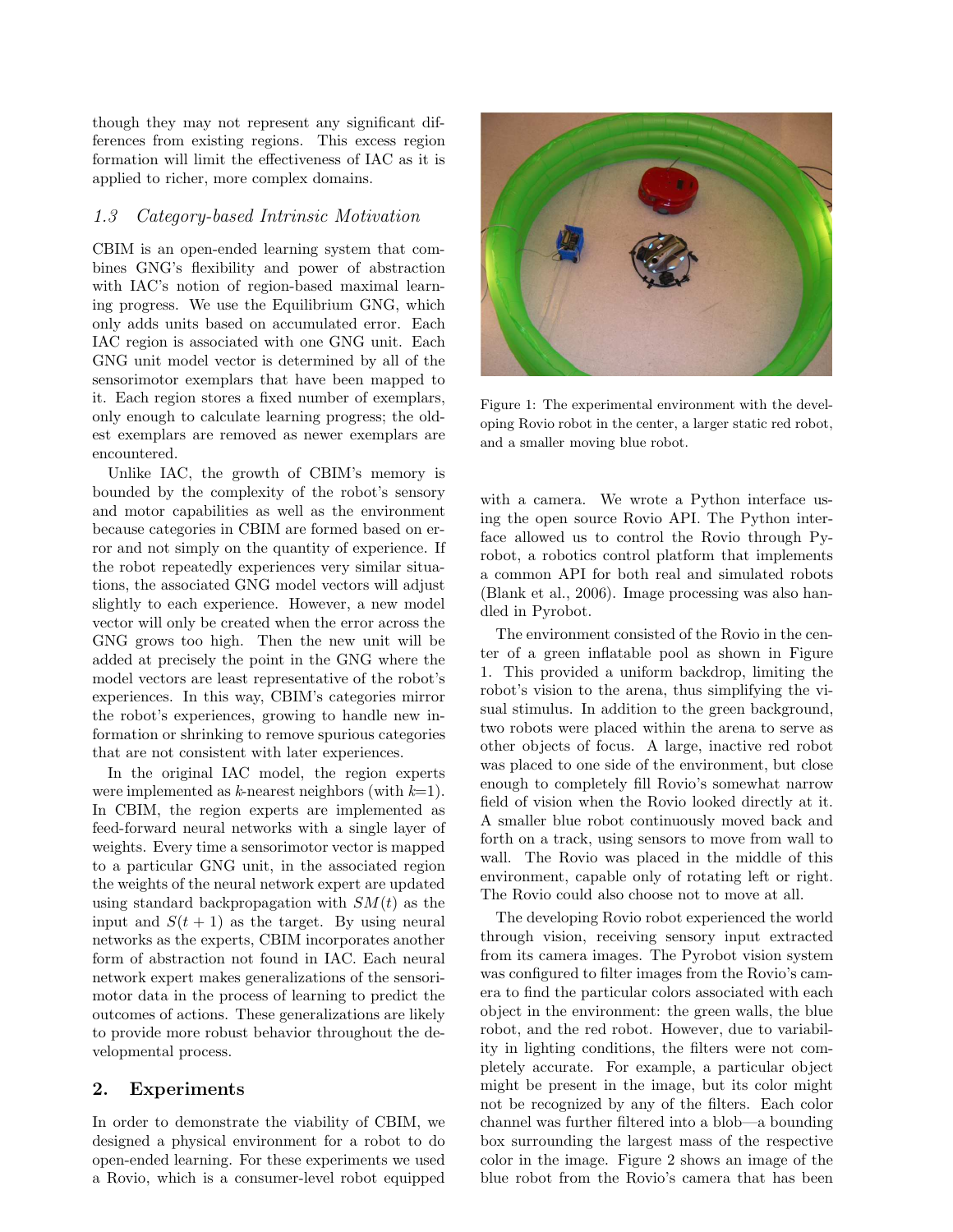

Figure 2: A camera image from the Rovio robot to which a blue blobify filter has been applied.

filtered for blue and then blobified.

The filter results were summarized in the sensory data as follows. Binary inputs indicated whether each color channel was active, meaning that an object of the specified color was present in the current image. Additionally, the robot received information about the color channel it chose to focus on. In other words, on each time step the robot could only attend to one of the color channels. This choice was part of its action decision. The area and relative position of the largest blob in this chosen channel were provided. The area was scaled to a value between 0 and 1, normalized by the size of the entire camera image. The relative position was represented as 0 for left, 0.5 for centered, and 1 for right. In summary, the Rovio had access to five sensory inputs:

 $S(t) = (red, green, blue, blobArea, blobPosition)$ 

It was frequently the case in this environment that multiple color channels were active simultaneously. For instance, if the robot was facing the upper-left section of the environment (see Figure 1), it often had all three color channels active: it could see the red robot on its right, the blue robot on its left and the green background in between. Because the green background was almost always present in the camera image, the green channel tended to be active most of the time. Only when the Rovio was looking directly at the red robot, which tended to fill its entire camera image, would the green background not be seen. On rare occasions (about 1% of the time) none of the color channels were active due to the color variability caused by lighting conditions.

The Rovio had two output commands: which color channel to focus on and how much to rotate. The color channel choice was a value between 0 and 1 that was divided into three equal bins. For values in the range [0.0, 0.33] the choice was red; for values in the range [0.34, 0.66] the choice was green; for values in the range [0.67, 1.0] the choice was blue. Rotation

was a value between 0 and 1 that was divided into seven equal bins, ranging from a hard left, to staying still, to hard right. Thus the Rovio's motor action consisted of two values:

 $M(t) = (channelFocus, rotation)$ 

For CBIM, this framework results in sensorimotor vectors of 7 dimensions. Therefore each GNG unit contains a 7-dimensional model vector. Each IAC region expert tries to predict the mapping from 7-dimensional sensorimotor vectors to 5-dimensional sensory vectors.

The goal of the experiment is for the robot to categorize its world, learning and making progress in predicting how the objects in this environment behave. Each object in the environment is brightly and evenly colored, so as to provide clear visual stimulus for the Rovio. Because each object in the environment has a unique color, each color channel can view only one object, eliminating possible confusion between objects.

In addition to its distinguishing color, each object offers unique learning opportunities with varying levels of predictability. The green walls offer a constant, large background making them quite predictable. For example, if on the current time step only the green channel is active and the Rovio chooses to focus on green and make a small turn to either the left or the right, it is highly likely that on the next time step the green channel will remain active and its area and relative position will be nearly identical to the previous time step. The red, static robot is also predictable, but is visible in only a few positions. For example, if the Rovio is directly facing the red robot with only the red channel active and chooses to focus on red and turn right, on the next time step it is likely that both the red and green channels will be active, and the red blob will be positioned to the left and be half the size it was previously. The blue robot is much harder to predict because it is constantly moving.

In this environment the robot must learn to predict the relative position and size of the objects in its visual field. What it will see at the next time step depends both on what it is currently seeing and what action it chooses to take. Over time, the developing robot should focus on all three objects, associating each object with a particular color channel.

Experiments lasted for 5000 time steps and took approximately 2 hours. We conducted 10 CBIM experiments using the Rovio. The IAC parameter settings were: 10 randomly generated candidate actions; 15% chance of selecting a random action; mean error rate was smoothed over 15 time steps; learning progress was calculated by comparing mean error rates separated by 10 time steps; and experts were feed-forward neural networks with a single layer of weights using a learning rate of 0.5 and no mo-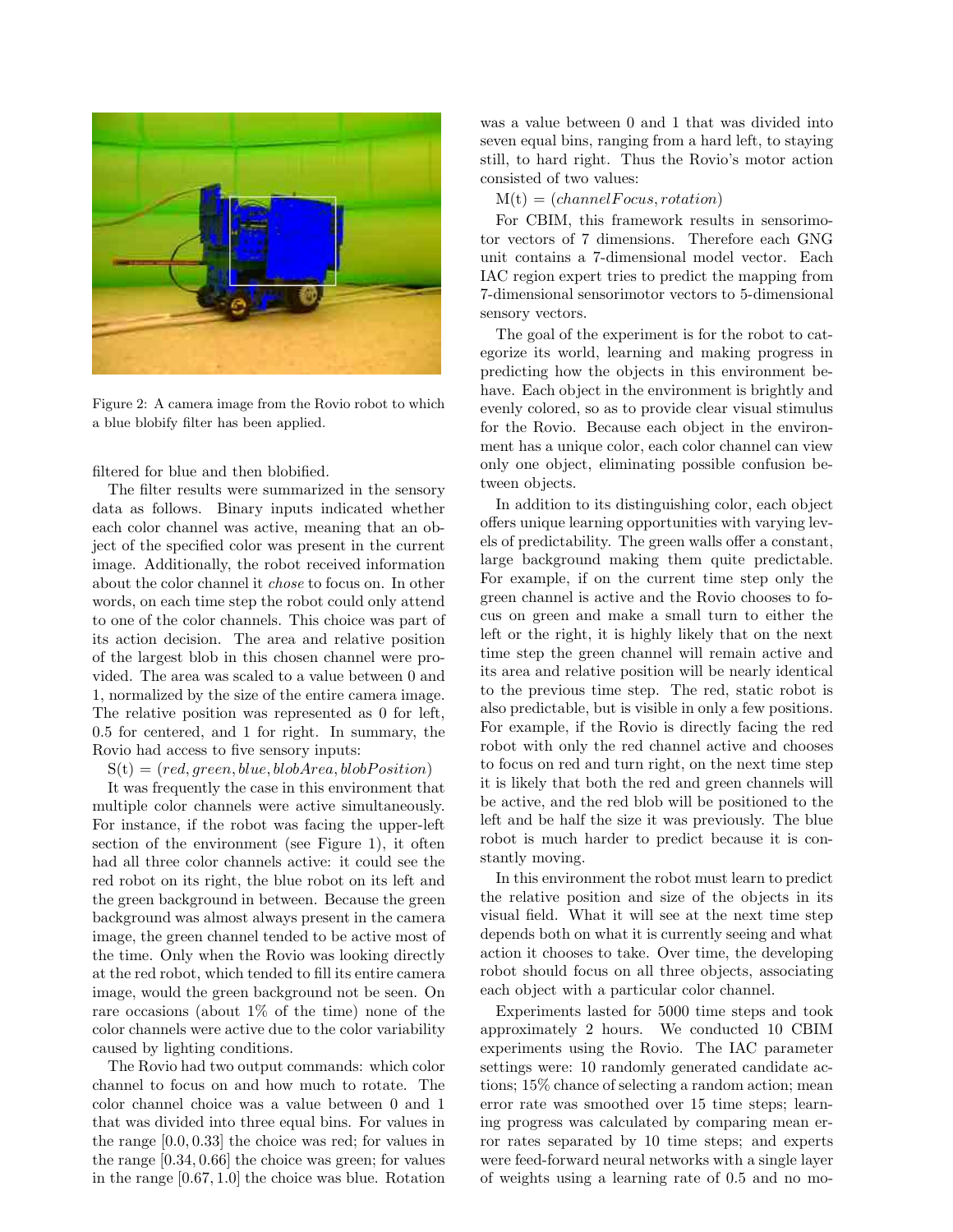

Figure 3: The number of units in the GNG of a typical CBIM run. In this run, after 210 time steps no additional units were inserted.

mentum. The Equilibrium GNG parameter settings were: error threshold of 0.5 to add a new unit; winning unit learning rate of 0.2; and neighbor unit learning rate of 0.006.

At the beginning of each experiment, the Rovio was positioned in an initial pose, facing away from the red and blue robots in the environment. This was done so as not to bias the early category formation toward either red or blue. If the developing robot initially decides to turn right, it will see the blue robot first and form categories to cover this situation. If instead, it initially decides to turn left, it will see the red robot first and form a different sequence of categories. The Rovio rapidly explored the world early in the experiment, forming many categories in the first few hundred time steps. The Rovio then attended to particular features of the environment. Common behaviors included investigating the bounds of the red robot, attempting to track the blue robot, and focusing on the area in which the blue robot occupied the same field of view as the red robot. Each experiment varied in the order that CBIM created categories and in the amount of time the developing robot spent focusing on each color channel. The next section analyzes the results in depth.

## 3. Results

Because categorization is of such fundamental importance to CBIM, we will first focus our analysis on how the GNG evolves over time. Then we will discuss the role that intrinsic motivation plays in the robot's choice of actions in its vision-based environment.

# 3.1 GNG categories

Although results differ from run to run, there are clear GNG formation trends that directly correspond

to the robot encountering new sensory experiences in its environment. Recall that the GNG begins with two units which are assigned random model vectors. Once the robot senses the world for the first time, these initial units immediately accumulate enough error to trigger the formation of new units. At the beginning of the run, only the environment's green background is within the robot's camera view. Therefore, the first new GNG units are added to reflect that the green channel is active. As the robot begins to turn, it will either turn to the left and encounter the red robot or turn to the right and encounter the blue robot. As soon as one of these robots is in view, again the GNG immediately responds by constructing new units to represent that a new color channel has been activated for the first time. As the run continues, the robot will eventually see both the red and blue robot simultaneously. The first time this occurs, the GNG creates new units to represent this unfamiliar event.

Early on, much of the incoming sensorimotor data is novel, thus the bulk of new GNG units are added in the first 100 time steps and taper off rather quickly after that. Figure 3 shows how fast the GNG grows at the start of one particular run. In this case the GNG ceases to add more units by time step 210; in other runs, the last unit is added between time steps 250 and 400. This is a clear improvement on the linear growth of IAC regions.

Figure 7 shows a series of two-dimensional representations of the GNG model vectors and edges at different time steps during the run. To create these plots, a principal component analysis was performed on the final configuration of the 7-dimensional GNG model vectors from the last time step (step 5000). The projections of the model vectors onto the first two principal components were then plotted for each of the time steps shown, with respect to the computed eigenbasis. The plots show the evolution of the model vectors and edges of the GNG in more detail.

In Figure 7, the GNG model vectors are represented by the large points that are connected via edges. The clusters of small points show the sensorimotor inputs presented to the GNG during the run, with the input on the current time step indicated by a small circle. Each cluster of points represents a similar set of sensorimotor contexts experienced by the robot. The labels represent which color channels are active.

At time step 0, the two random initial model vectors happen to both represent having the red and blue channels active simultaneously. All of the initial experiences of the robot have only the green channel active, and new GNG model vectors are added to try to reduce the error between the existing units and the new sensory data. By time step 5, it is clear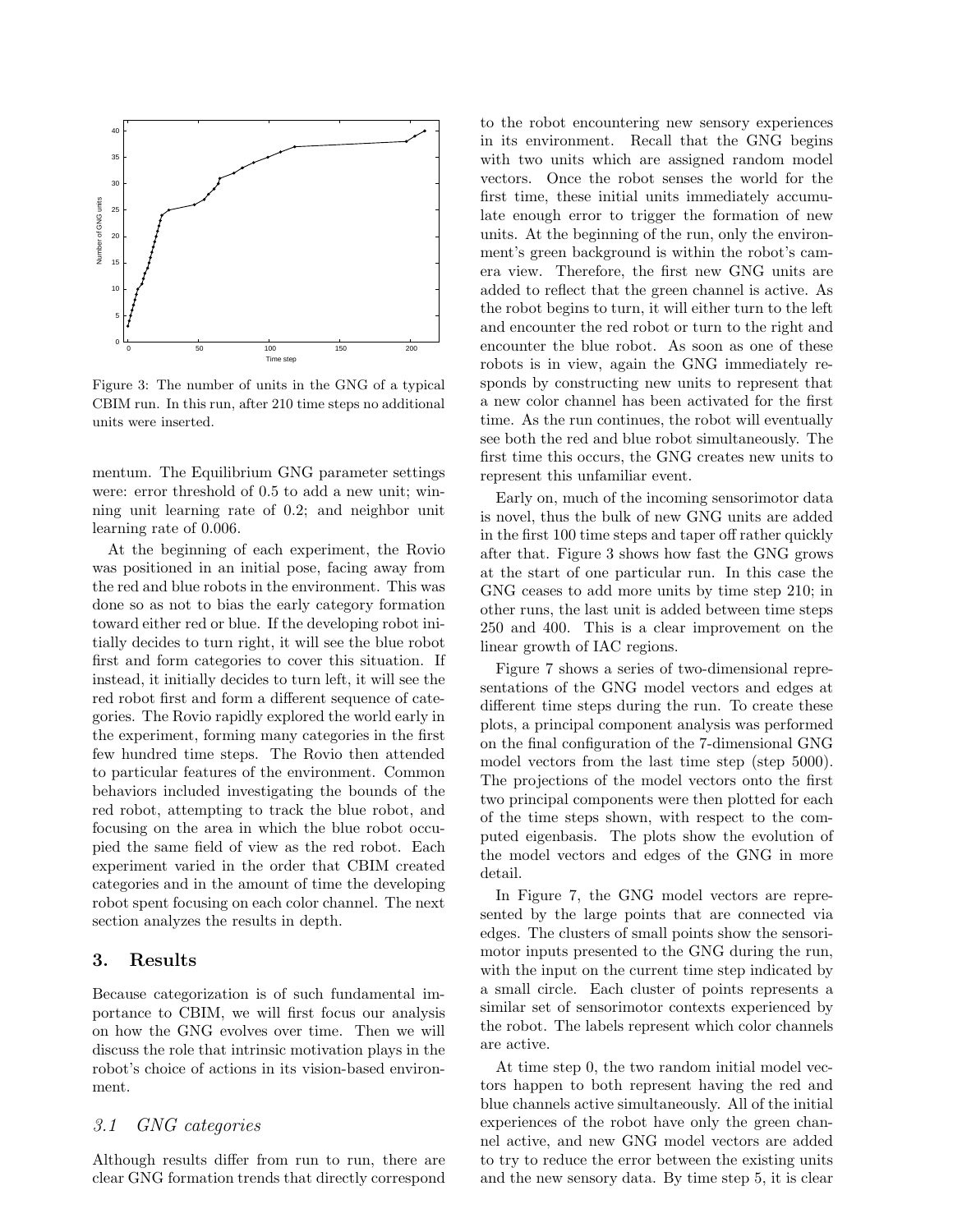

Figure 4: Results of a typical random controller.

that the GNG is growing to try to accommodate the repeated green channel exemplars near the center. By time step 25, a number of GNG units are now covering the green channel exemplars. At time step 35, the robot has turned enough to see both the blue robot and red robot simultaneously (with the green walls) for the first time. The GNG is again growing to accommodate this new event. Because the GNG always adds units between existing units, it can create intermediate model vectors that may not be representative of any of the data encountered so far. By time step 65, the model vectors at the exterior of the GNG are well matched with the data, while those at the center are not. Near the end of the run, at time step 4000, many of these intermediate units and edges have been removed, and the structure of the GNG more closely matches the underlying data representation.

In the original IAC model, regions are sub-divided based only on the quantity of exemplars. Initially every experience is grouped within a single IAC region. Once this region grows beyond the size limit, it splits into two sub-regions. It can take quite a long time before the repeated splitting of IAC regions begins to accurately reflect the sensorimotor data. In contrast, CBIM's GNG regions are formed based on encountering novel experiences. Each unfamiliar event encountered by the robot is immediately marked by a new category, and only novel experiences will trigger the formation of categories.

#### 3.2 Intrinsically motivated behavior

In order to demonstrate that CBIM categorizes its sensorimotor space appropriately and uses these categories to effectively select learning experiences, a series of control experiments were executed for comparison. In the control experiments, actions were simply selected randomly without the use of categorization, prediction, or intrinsic motivation. We will refer to occasions when the Rovio selects a color



Figure 5: Results of a typical CBIM controller.

channel while an object of the corresponding color is in its camera view as a matched selection. Figure 4 shows the results of a typical control run. The correlation coefficient between the percentage of time when the blue channel is chosen and when the blue channel is actually matched is only 0.17.

However, in Figure 5, the channel choice and matched selection for CBIM is much more tightly coupled, with a correlation coefficient of 0.57. When this run is divided into thirds, the correlation coefficients for each third improves from 0.42, to 0.59, ending at 0.65. This increase in correlation between choosing the blue channel and seeing the blue object indicates that Rovio was progressively learning to track the movement of the small blue robot over time.

Based on the predictability of each object, we expected that CBIM would cause the Rovio to first focus on the red stationary robot and then on the moving blue robot. Figure 6 shows the same CBIM run from Figure 5 in which a shift in focus from the red object to the blue object can be seen. In the first 1500 steps, the Rovio was not very successful at finding either the red or blue object. Then, in the middle of the run, it was able to find and focus on both the red and blue objects in turn, with a peak in finding the red object at about 2800 steps. After about 4300 steps, there is a clear shift in focus away from the red object and toward the blue object. This provides evidence of a developmental trajectory.

In the five control experiments done, the random action selection led to a focus of 33% on each of the three color channels, as expected. In contrast, in the 10 CBIM experiments done, the intrinsically motivated action selection led to a more varied focus. In three of the experiments, blue was the primary focus 37% of the time on average. In three of the experiments, red was the primary focus 37% of the time on average. Finally, in the remaining four experiments, both blue and red were the primary focus 34% of the time on average for each. In a statistical analysis of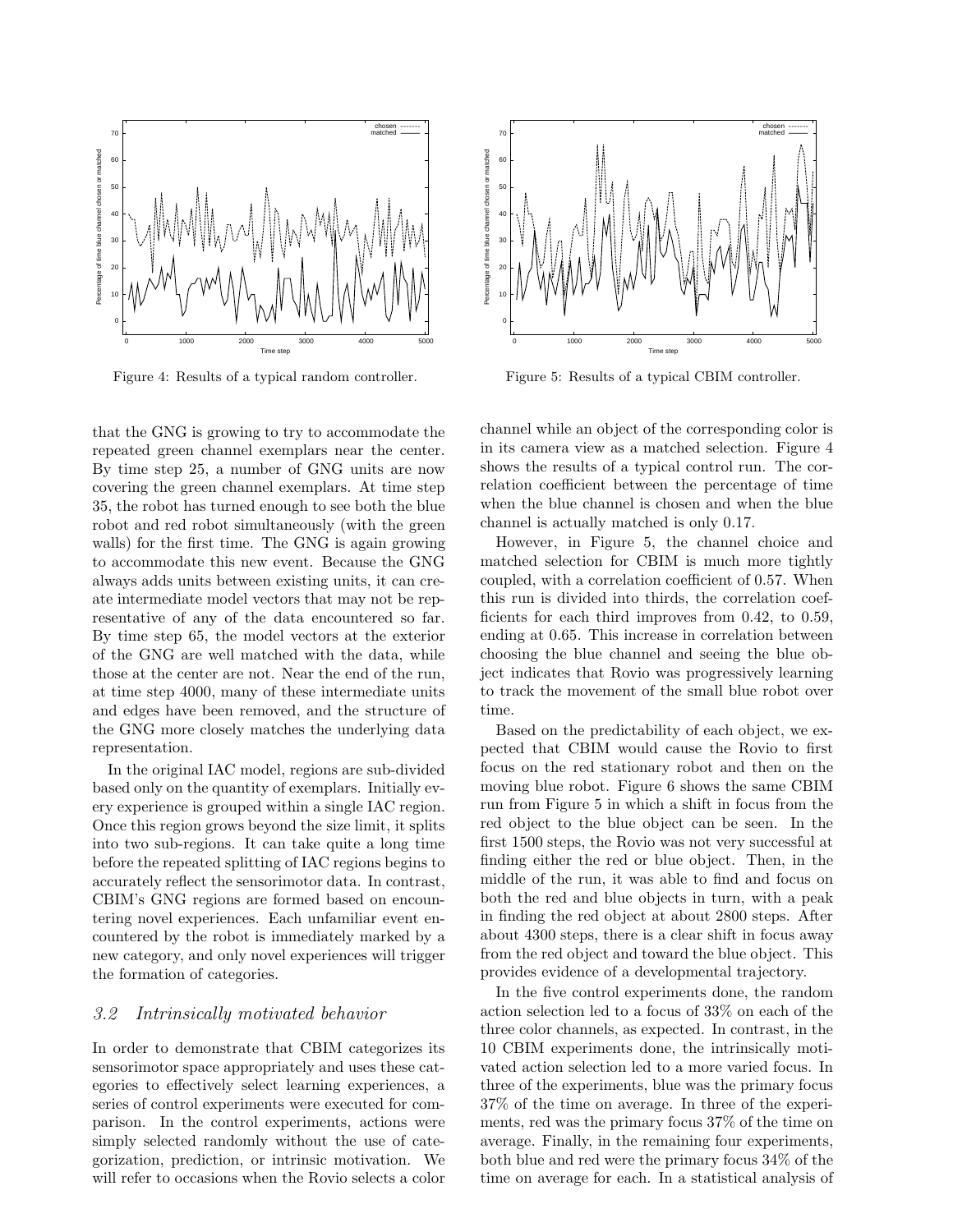

Figure 6: Evidence of a developmental shift from focusing on the more predictable red object to the harder to predict blue object.

the focus data, CBIM's green focus was significantly lower  $(p < .01)$  than either its red or blue focus across all of the experiments. Given that the green background was visible on nearly every time step, and was the easiest of the color channels to predict, the fact that CBIM's overall focus is primarily on the other two channels indicates that the intrinsic motivation is pushing the robot to explore the more challenging aspects of its environment.

#### 4. Discussion

The results of our experiment suggest that the categorizational power of the GNG combined with the strength of IAC's measure of learning progress is effective at developing a useful set of categories that allow the robot to maximize its learning potential in the given environment. The set of model vectors developed by the GNG is a reflection of the particular characteristics of the sensorimotor stream experienced by the robot, which grows only as much as is necessary to capture the topological relationships between the data. This approach avoids the use of ad hoc mechanisms such as region-splitting and the addition of unnecessary model vectors at fixed time intervals that were present in earlier models. Recently a new variation of IAC has been developed to address some of the inefficiencies of the region-splitting approach (Baranes and Oudeyer, 2009). Yet even this improved version could benefit from the bottom-up categorization approach used in CBIM.

One remaining challenge for CBIM is its limited ability to handle time-dependent relationships in the robot's sensorimotor stream. Each expert bases its response only on the sensorimotor input at the current time step, without taking into account the recent past experiences of the robot. One possible direction of future work would be to incorporate recurrent neural networks into the model in order to take advantage of temporal information.

#### References

- Baranes, A. and Oudeyer, P.-Y. (2009). R-IAC: Robust intrinsically motivated active learning. In Proceedings of the IEEE International Conference on Learning and Development, pages 1–6.
- Barto, A. G., Singh, S., and Chentanez, N. (2004). Intrinsically motivated learning of hierarchical collections of skills. In The Third International Conference on Development and Learning, pages 112–119.
- Berlyne, D. E. (1966). Curiosity and exploration. Science, 153(3731):25–33.
- Blank, D., Kumar, D., Meeden, L., and Yanco, H. (2006). The Pyro toolkit for AI and robotics. AI Magazine, 27(1):39–50.
- Fritzke, B. (1995). A growing neural gas network learns topologies. In Tesauro, G., Touretzky, D. S., and Leen, T. K., (Eds.), Advances in Neural Information Processing Systems 7, pages 625–632. MIT Press.
- Lungarella, M., Metta, G., Pfeifer, R., and Sandini, G. (2003). Developmental robotics: A survey. Connection Science, 15(4):151–190.
- Marshall, J., Blank, D., and Meeden, L. (2004). An emergent framework for self-motivation in developmental robotics. In The Third International Conference on Development and Learning, pages 104–111.
- Oudeyer, P.-Y., Kaplan, F., and Hafner, V. (2007). Intrinsic motivation systems for autonomous mental development. IEEE Transactions on Evolutionary Computation, 11(2):265–286.
- Provost, J., Kuipers, B., and Miikkulainen, R. (2006). Developing navigation behavior through self-organizing distinctive state abstraction. Connection Science, 18(2):159–172.
- Ryan, R. M. and Deci, E. L. (2000). Selfdetermination theory and the facilitation of intrinsic motivation, social development, and wellbeing. American Psychologist, 55(1):68-78.
- Schmidhuber, J. (2006). Developmental robotics, optimal artificial curiosity, creativity, music, and the fine arts. Connection Science, 18(2):173– 187.